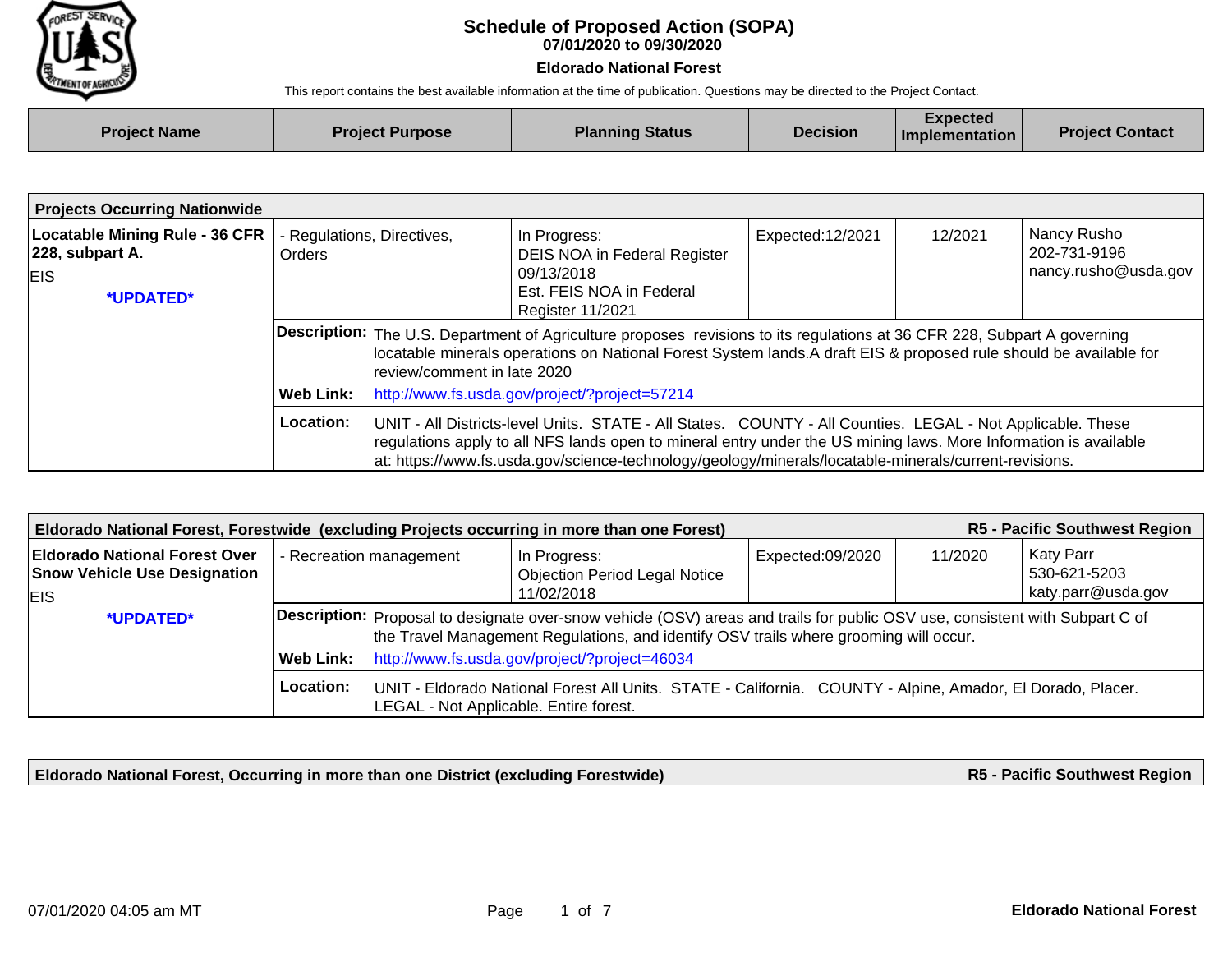| <b>Project Name</b><br><b>Project Purpose</b>                                        |                                                                                                                                                                                                                                                                                                                                                                                                                                                                                                                          | <b>Planning Status</b> | <b>Decision</b>                                                                                                                                                                                                                                                                       | <b>Expected</b><br>Implementation | <b>Project Contact</b>                                           |                                      |
|--------------------------------------------------------------------------------------|--------------------------------------------------------------------------------------------------------------------------------------------------------------------------------------------------------------------------------------------------------------------------------------------------------------------------------------------------------------------------------------------------------------------------------------------------------------------------------------------------------------------------|------------------------|---------------------------------------------------------------------------------------------------------------------------------------------------------------------------------------------------------------------------------------------------------------------------------------|-----------------------------------|------------------------------------------------------------------|--------------------------------------|
| Eldorado National Forest, Occurring in more than one District (excluding Forestwide) |                                                                                                                                                                                                                                                                                                                                                                                                                                                                                                                          |                        |                                                                                                                                                                                                                                                                                       |                                   |                                                                  | <b>R5 - Pacific Southwest Region</b> |
| <b>Reservoir Forest Health Project</b><br>EA<br>*UPDATED*                            | - Heritage resource<br>management<br>- Forest products<br>- Vegetation management<br>(other than forest products)<br>- Fuels management<br>- Watershed management                                                                                                                                                                                                                                                                                                                                                        |                        | In Progress:<br>Scoping Start 01/13/2020<br>Est. Comment Period Public<br>Notice 07/2020                                                                                                                                                                                              | Expected:10/2020                  | Don Errington<br>10/2020<br>530-647-5450<br>derrington@fs.fed.us |                                      |
|                                                                                      | <b>Web Link:</b>                                                                                                                                                                                                                                                                                                                                                                                                                                                                                                         | enhancement actions.   | Description: Actions under consideration: fuel break creation; commercial & non-commercial thinning; shrub mastication &<br>pruning; herbicide application; prescribed burning; heritage resource protection; and meadow & watershed<br>http://www.fs.usda.gov/project/?project=54828 |                                   |                                                                  |                                      |
|                                                                                      | <b>Location:</b><br>UNIT - Pacific Ranger District, Placerville Ranger District. STATE - California. COUNTY - El Dorado. LEGAL -<br>T11N,R14E,S1-3;T11N,R15E,S2-6,8-11,14-15,17,22-23;T11N,R16E,S6-7,18;T12,R14E,S1-3,4,10-14,16-<br>26,29-30,34-35;T12N,R15E,S18,20-23,26-29,31-35; T12,16E,S19,30-31;T13N,R14E,S25-26,28,29.33-<br>35;T13R15S30-31. The project boundary spans the Crystal Basin of Pacific Ranger District and extends<br>southeast to southeast to Atherton Flat on the Placerville Ranger District. |                        |                                                                                                                                                                                                                                                                                       |                                   |                                                                  |                                      |

| <b>R5 - Pacific Southwest Region</b><br>Amador Ranger District (excluding Projects occurring in more than one District)<br><b>Eldorado National Forest</b> |                                                  |                                                                                                         |                                                                                                                                 |                  |         |                                           |  |  |
|------------------------------------------------------------------------------------------------------------------------------------------------------------|--------------------------------------------------|---------------------------------------------------------------------------------------------------------|---------------------------------------------------------------------------------------------------------------------------------|------------------|---------|-------------------------------------------|--|--|
| <b>Allen Ranch Pasture Special</b><br>Use Permit Re-Issuance                                                                                               | - Grazing management<br>- Special use management |                                                                                                         | Developing Proposal<br>Est. Scoping Start 05/2020                                                                               | Expected:07/2020 | 07/2020 | <b>Christopher Sailor</b><br>209-295-5960 |  |  |
| <b>CE</b>                                                                                                                                                  |                                                  |                                                                                                         |                                                                                                                                 |                  |         | christopher.sailor@usda                   |  |  |
| *NEW LISTING*                                                                                                                                              |                                                  |                                                                                                         |                                                                                                                                 |                  |         | .gov                                      |  |  |
|                                                                                                                                                            |                                                  |                                                                                                         | <b>Description:</b> Re-issue special use permit that authorizes an approximately 12-acre fenced pasture located off of Mud Lake |                  |         |                                           |  |  |
|                                                                                                                                                            |                                                  |                                                                                                         | Road (17E24)for grazing of up to eight horses.                                                                                  |                  |         |                                           |  |  |
|                                                                                                                                                            | Web Link:                                        | http://www.fs.usda.gov/project/?project=58144                                                           |                                                                                                                                 |                  |         |                                           |  |  |
|                                                                                                                                                            | Location:                                        | UNIT - Amador Ranger District. STATE - California. COUNTY - Amador. LEGAL - Not Applicable. Vicinity of |                                                                                                                                 |                  |         |                                           |  |  |
|                                                                                                                                                            |                                                  | Mud Lake Road (17E24).                                                                                  |                                                                                                                                 |                  |         |                                           |  |  |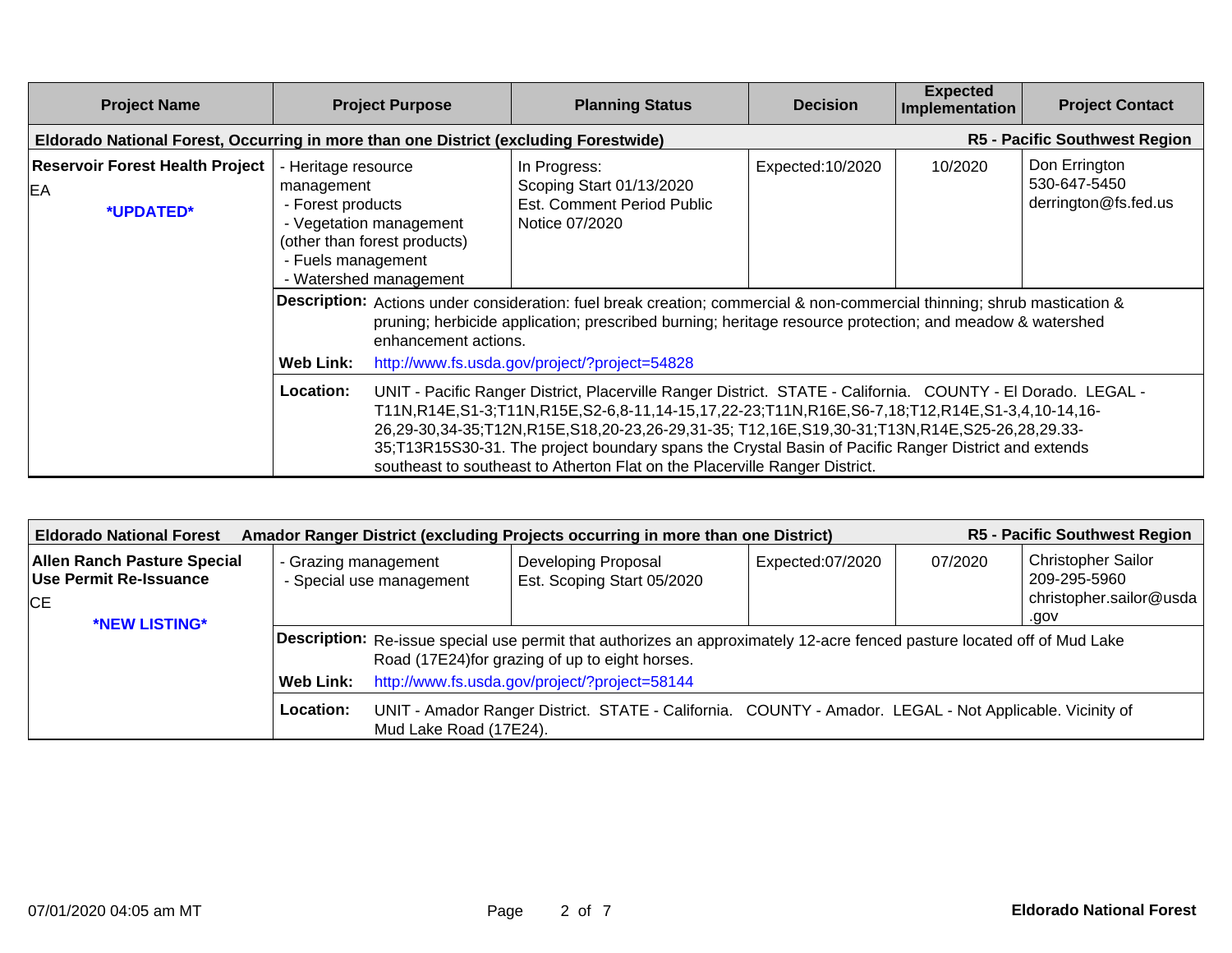| <b>Project Name</b>                                                                                   | <b>Project Purpose</b>                                                                                                                                                                                                                                                                                                  |                           | <b>Planning Status</b>                                                                                                                                                                                                                       | <b>Decision</b>                                                                 | <b>Expected</b><br>Implementation | <b>Project Contact</b>                                                       |  |
|-------------------------------------------------------------------------------------------------------|-------------------------------------------------------------------------------------------------------------------------------------------------------------------------------------------------------------------------------------------------------------------------------------------------------------------------|---------------------------|----------------------------------------------------------------------------------------------------------------------------------------------------------------------------------------------------------------------------------------------|---------------------------------------------------------------------------------|-----------------------------------|------------------------------------------------------------------------------|--|
| <b>Eldorado National Forest</b>                                                                       |                                                                                                                                                                                                                                                                                                                         |                           |                                                                                                                                                                                                                                              | Amador Ranger District (excluding Projects occurring in more than one District) |                                   | R5 - Pacific Southwest Region                                                |  |
| <b>Amendment of the LRMP</b><br><b>Pertaining to Lands Donated by</b><br><b>PG&amp;E</b><br><b>CE</b> | - Land management planning                                                                                                                                                                                                                                                                                              |                           | Completed                                                                                                                                                                                                                                    | Actual: 06/17/2020                                                              | 07/2020                           | Renea Kennec<br>209-295-5984<br>renea.kennec@usda.go                         |  |
| *UPDATED*                                                                                             | <b>Web Link:</b>                                                                                                                                                                                                                                                                                                        |                           | Description: Amend LRMP to recognize the 5 parcels of lands donated from PG&E, totaling approximately 1,335 acres were<br>donated to provide permanent protection of the natural resources.<br>http://www.fs.usda.gov/project/?project=57891 |                                                                                 |                                   |                                                                              |  |
|                                                                                                       | Location:                                                                                                                                                                                                                                                                                                               | Creek/Deer Creek parcels. | UNIT - Amador Ranger District. STATE - California. COUNTY - Alpine, Amador. LEGAL - Not Applicable.<br>Donated National Forest System lands referred to as the Cole Creek, North Fork of the Mokelumne River and Blue                        |                                                                                 |                                   |                                                                              |  |
| <b>Cole Forest Health Project</b><br>EA                                                               | - Forest products<br>- Vegetation management<br>(other than forest products)<br>- Fuels management                                                                                                                                                                                                                      |                           | On Hold                                                                                                                                                                                                                                      | N/A                                                                             | N/A                               | Marc Young<br>209-295-5955<br>mdyoung@fs.fed.us                              |  |
|                                                                                                       |                                                                                                                                                                                                                                                                                                                         | reconstructing roads.     | Description: Reduce hazardous fuels, improve forest health, enhance watershed conditions, and re-establish a sustainable<br>landscape on approximately 500 acres by commercially and pre-commercially thinning, understory burning, and      |                                                                                 |                                   |                                                                              |  |
|                                                                                                       | Location:                                                                                                                                                                                                                                                                                                               |                           | UNIT - Amador Ranger District. STATE - California. COUNTY - Amador. LEGAL - Not Applicable. South of<br>Highway 88 and Bear River Reservoir.                                                                                                 |                                                                                 |                                   |                                                                              |  |
| <b>Kirkwood Sierra Outfitter and</b><br><b>Guide Special Use Permit</b><br><b>CE</b>                  | - Recreation management<br>- Special use management                                                                                                                                                                                                                                                                     |                           | <b>Developing Proposal</b><br>Est. Scoping Start 11/2019                                                                                                                                                                                     | Expected:04/2020                                                                | 05/2020                           | <b>Christopher Sailor</b><br>209-295-5960<br>christopher.sailor@usda<br>.gov |  |
|                                                                                                       | Description: Re-issue outfitter/guide special use permit to Kirkwood Sierra Outfitters. This outfit uses packstock to guide visitors<br>into the backcountry for day and overnight trips.                                                                                                                               |                           |                                                                                                                                                                                                                                              |                                                                                 |                                   |                                                                              |  |
|                                                                                                       | Location:<br>UNIT - Amador Ranger District. STATE - California. COUNTY - Alpine, Amador. LEGAL - Not Applicable.<br>Forestdale Divide, Evergreen, Granite Lake/Grouse Lake, Horse Canyon, Onion Valley, Tanglefoot Canyon, Allan<br>Camp, Emigrant Trail, Munson Meadow, Mud Lake, Pardoe Lake, and Summit Meadow Lake. |                           |                                                                                                                                                                                                                                              |                                                                                 |                                   |                                                                              |  |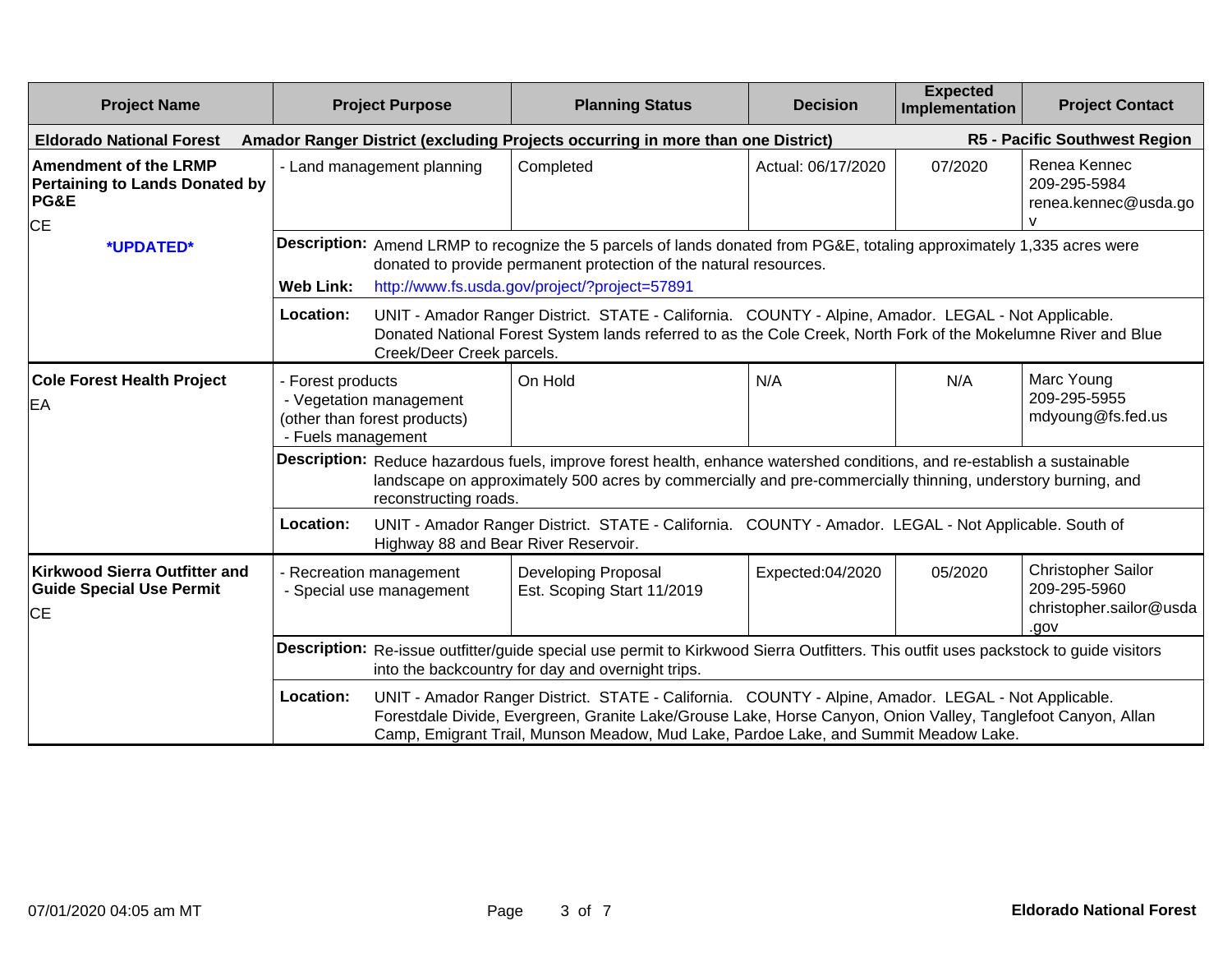| <b>Project Name</b>                                                                                                                                        | <b>Project Purpose</b>                                         | <b>Planning Status</b>                                                                                                                                                                                                                                                                                                                                                                                                                           | <b>Decision</b>    | <b>Expected</b><br>Implementation | <b>Project Contact</b>                                  |  |  |  |
|------------------------------------------------------------------------------------------------------------------------------------------------------------|----------------------------------------------------------------|--------------------------------------------------------------------------------------------------------------------------------------------------------------------------------------------------------------------------------------------------------------------------------------------------------------------------------------------------------------------------------------------------------------------------------------------------|--------------------|-----------------------------------|---------------------------------------------------------|--|--|--|
| <b>R5 - Pacific Southwest Region</b><br><b>Eldorado National Forest</b><br>Amador Ranger District (excluding Projects occurring in more than one District) |                                                                |                                                                                                                                                                                                                                                                                                                                                                                                                                                  |                    |                                   |                                                         |  |  |  |
| Kirkwood Volcano<br><b>Communication Site Upgrade</b><br><b>CE</b><br>*NEW LISTING*                                                                        | - Special use management<br>- Facility management              | Developing Proposal<br>Est. Scoping Start 05/2020                                                                                                                                                                                                                                                                                                                                                                                                | Expected:06/2020   | 07/2020                           | Renea Kennec<br>209-295-5984<br>renea.kennec@usda.go    |  |  |  |
|                                                                                                                                                            | Web Link:                                                      | Description: Modify the existing permit for Volcano Communication Group and upgrade the Verizon Wireless system at<br>Kirkwood Mountain Resort, Chairlift #2. Remove existing equipment and install a 15-foot monopole with antenna,<br>microwave dish, and radio equipment.<br>http://www.fs.usda.gov/project/?project=58145                                                                                                                    |                    |                                   |                                                         |  |  |  |
|                                                                                                                                                            | Location:<br>Mountain Resort, Chair #2.                        | UNIT - Amador Ranger District. STATE - California. COUNTY - Amador. LEGAL - Not Applicable. Kirkwood                                                                                                                                                                                                                                                                                                                                             |                    |                                   |                                                         |  |  |  |
| <b>Three Meadows Restoration</b><br>Project<br>IСE                                                                                                         | - Wildlife, Fish, Rare plants<br>- Watershed management        | Completed                                                                                                                                                                                                                                                                                                                                                                                                                                        | Actual: 04/26/2020 | 09/2020                           | Chuck Loffland<br>(209) 295-5954<br>cloffland@fs.fed.us |  |  |  |
| *UPDATED*                                                                                                                                                  | <b>Web Link:</b><br>Location:<br>east of Bear River Reservoir. | <b>Description:</b> Removal of conifers less than 10 inches dbh, installation of rock riffles, log weirs, and placement of barriers to<br>discourage cattle grazing and OHV use.<br>http://www.fs.usda.gov/project/?project=56357<br>UNIT - Amador Ranger District. STATE - California. COUNTY - Amador. LEGAL - Not Applicable. Upper<br>Onion Meadow, High Onion Meadow, and Tyler Meadow, located approximately 50 miles east of Jackson, CA, |                    |                                   |                                                         |  |  |  |

| <b>Eldorado National Forest</b>                            |                          | Georgetown Ranger District (excluding Projects occurring in more than one District)                                      |     | <b>R5 - Pacific Southwest Region</b> |  |  |  |  |
|------------------------------------------------------------|--------------------------|--------------------------------------------------------------------------------------------------------------------------|-----|--------------------------------------|--|--|--|--|
| <b>Ralston Afterbay Sediment</b><br><b>Removal Project</b> | - Special use management | On Hold                                                                                                                  | N/A | Jonathan Jue<br>530-333-5550         |  |  |  |  |
| <b>CE</b>                                                  |                          | jjue@fs.fed.us                                                                                                           |     |                                      |  |  |  |  |
|                                                            |                          | Description: A special use permit would be issued to Placer County Water Agency to remove sediment from Ralston Afterbay |     |                                      |  |  |  |  |
|                                                            |                          | (also known as Oxbow Reservoir) & stockpile the sediment at Junction Bar. A temporary access road would be               |     |                                      |  |  |  |  |
|                                                            |                          | built over the Rubicon River.                                                                                            |     |                                      |  |  |  |  |
|                                                            | Location:                | UNIT - Georgetown Ranger District. STATE - California. COUNTY - El Dorado, Placer. LEGAL - Not                           |     |                                      |  |  |  |  |
|                                                            |                          | Applicable. This project is located approximately 8 air miles northeast of Georgetown, CA.                               |     |                                      |  |  |  |  |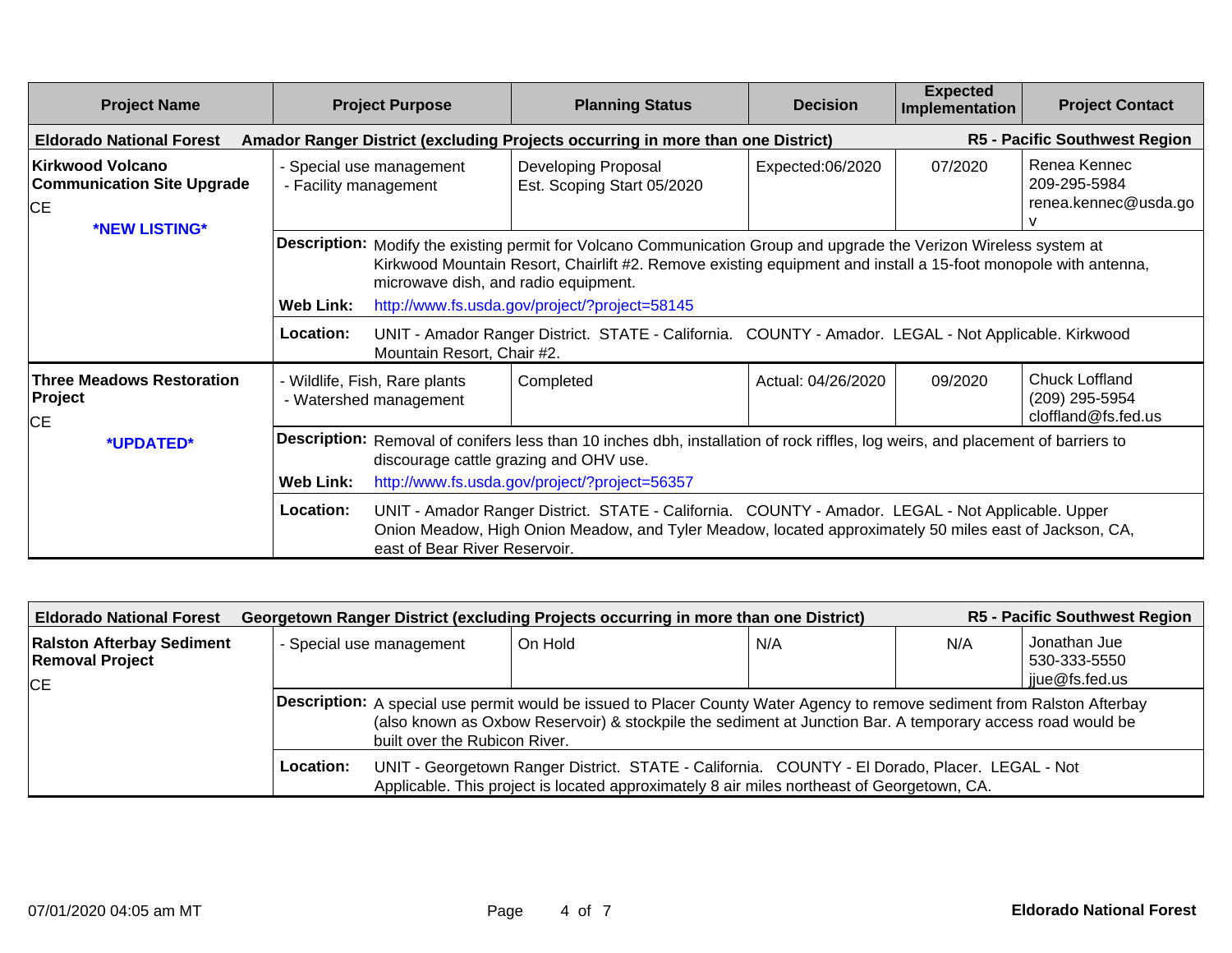| <b>Project Name</b>                                        |                                                   | <b>Project Purpose</b>                                                                                                                                                                                                                                                                                 | <b>Planning Status</b>                                                              | <b>Decision</b>  | <b>Expected</b><br>Implementation | <b>Project Contact</b>                         |  |  |
|------------------------------------------------------------|---------------------------------------------------|--------------------------------------------------------------------------------------------------------------------------------------------------------------------------------------------------------------------------------------------------------------------------------------------------------|-------------------------------------------------------------------------------------|------------------|-----------------------------------|------------------------------------------------|--|--|
| <b>Eldorado National Forest</b>                            |                                                   |                                                                                                                                                                                                                                                                                                        | Georgetown Ranger District (excluding Projects occurring in more than one District) |                  |                                   | <b>R5 - Pacific Southwest Region</b>           |  |  |
| <b>Rock Creek Trail Reroutes</b><br><b>CE</b><br>*UPDATED* | - Recreation management<br>- Watershed management |                                                                                                                                                                                                                                                                                                        | In Progress:<br>Scoping Start 02/05/2020                                            | Expected:09/2020 | 10/2020                           | Jonathan Jue<br>530-333-5550<br>jjue@fs.fed.us |  |  |
|                                                            |                                                   | Description: This project would reroute 12 trail segments within the Rock Creek Trail System to protect resources and improve<br>user safety. Estimated trail construction (12 segments) of 4.7 miles. Estimated trail obliteration (of 9 existing<br>segments) of 2.5 miles.                          |                                                                                     |                  |                                   |                                                |  |  |
|                                                            | <b>Web Link:</b>                                  |                                                                                                                                                                                                                                                                                                        | http://www.fs.usda.gov/project/?project=53082                                       |                  |                                   |                                                |  |  |
|                                                            | Location:                                         | UNIT - Georgetown Ranger District. STATE - California. COUNTY - El Dorado. LEGAL - T11N, 12E, Section<br>2; T12N, 11E, Sections 1,2,14,24,27,33 and 35; T12N, R12E, Section 30. The trail reroutes and new trail<br>construction would be located in various locations on the Rock Creek Trail System. |                                                                                     |                  |                                   |                                                |  |  |

| <b>R5 - Pacific Southwest Region</b><br>Pacific Ranger District (excluding Projects occurring in more than one District)<br><b>Eldorado National Forest</b> |                                                                                                                                                                                                                                                                                                                                                                                                                   |                                                         |                                                                                                                                                                                                                                                   |                  |         |                                                              |  |
|-------------------------------------------------------------------------------------------------------------------------------------------------------------|-------------------------------------------------------------------------------------------------------------------------------------------------------------------------------------------------------------------------------------------------------------------------------------------------------------------------------------------------------------------------------------------------------------------|---------------------------------------------------------|---------------------------------------------------------------------------------------------------------------------------------------------------------------------------------------------------------------------------------------------------|------------------|---------|--------------------------------------------------------------|--|
| Wilson Meadow and Calf<br><b>Pasture Meadow Restoration</b><br>Project                                                                                      |                                                                                                                                                                                                                                                                                                                                                                                                                   | - Wildlife, Fish, Rare plants<br>- Watershed management | In Progress:<br>Scoping Start 05/26/2020                                                                                                                                                                                                          | Expected:09/2020 | 06/2021 | <b>Vincent Pacific</b><br>541-947-6346<br>vpacific@fs.fed.us |  |
| <b>CE</b><br>*UPDATED*                                                                                                                                      |                                                                                                                                                                                                                                                                                                                                                                                                                   | techniques.                                             | <b>Description:</b> Improve hydrologic function within two meadows which have been highly manipulated by past logging, ranching,<br>and channel diversions. In-channel work could include 'plug & pond,' gully fill, and meadow surface reshaping |                  |         |                                                              |  |
|                                                                                                                                                             | Web Link:                                                                                                                                                                                                                                                                                                                                                                                                         |                                                         | http://www.fs.usda.gov/project/?project=55803                                                                                                                                                                                                     |                  |         |                                                              |  |
|                                                                                                                                                             | Location:<br>UNIT - Pacific Ranger District. STATE - California. COUNTY - El Dorado. LEGAL - Wilson Meadow (90<br>acres): T11N, R16E, Sections 6 &7; Calf Pasture (30 acres): T31N, R15E, Section 33. Wilson Meadow is located<br>at the intersection of Wrights Lake Rd (11N26) and Wrights Tie Rd (11N37). Calf Pasture is approx. 1 mile east of<br>Van Vleck Meadow/Tells Equestrian Camp (at end of 13N22D). |                                                         |                                                                                                                                                                                                                                                   |                  |         |                                                              |  |

|  | Eldorado National Forest   Placerville Ranger District (excluding Projects occurring in more than one District) | <b>R5 - Pacific Southwest Region</b> |
|--|-----------------------------------------------------------------------------------------------------------------|--------------------------------------|
|  |                                                                                                                 |                                      |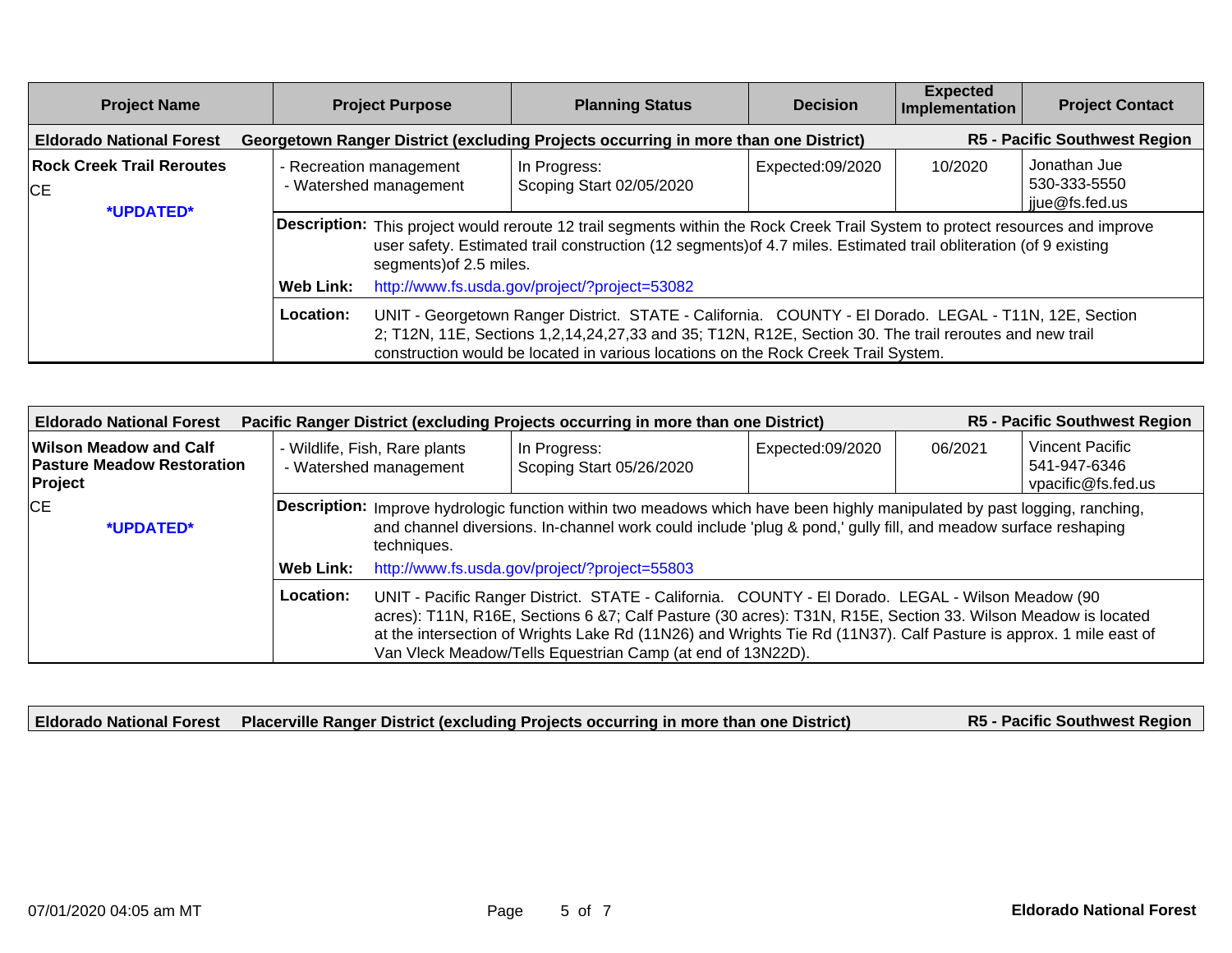| <b>Project Name</b>                                                              | <b>Project Purpose</b>                                                                             |                           | <b>Planning Status</b>                                                                                                                                                                                                                            | <b>Decision</b>                                                                                                                                                                                                                           | <b>Expected</b><br>Implementation | <b>Project Contact</b>                              |  |
|----------------------------------------------------------------------------------|----------------------------------------------------------------------------------------------------|---------------------------|---------------------------------------------------------------------------------------------------------------------------------------------------------------------------------------------------------------------------------------------------|-------------------------------------------------------------------------------------------------------------------------------------------------------------------------------------------------------------------------------------------|-----------------------------------|-----------------------------------------------------|--|
| <b>Eldorado National Forest</b>                                                  |                                                                                                    |                           |                                                                                                                                                                                                                                                   | R5 - Pacific Southwest Region<br>Placerville Ranger District (excluding Projects occurring in more than one District)                                                                                                                     |                                   |                                                     |  |
| <b>Brown Rock Forest Health</b><br>Project<br><b>CE</b><br>*UPDATED*             | - Forest products<br>- Vegetation management<br>(other than forest products)<br>- Fuels management |                           | In Progress:<br>Scoping Start 05/14/2020                                                                                                                                                                                                          | Expected:08/2020                                                                                                                                                                                                                          | 10/2020                           | Marc Young<br>209-295-5955<br>mdyoung@fs.fed.us     |  |
|                                                                                  | <b>Web Link:</b>                                                                                   | reconstructing roads.     | http://www.fs.usda.gov/project/?project=41241                                                                                                                                                                                                     | Description: Reduce hazardous fuels, improve forest health, enhance watershed conditions, and re-establish a sustainable<br>landscape on approximately 3,000 acres by commercially and pre-commercially thinning, understory burning, and |                                   |                                                     |  |
|                                                                                  | Location:                                                                                          |                           | UNIT - Placerville Ranger District. STATE - California. COUNTY - El Dorado. LEGAL - Not Applicable. North<br>and south of Mormon Emigrant Trail road.                                                                                             |                                                                                                                                                                                                                                           |                                   |                                                     |  |
| <b>Camino Pollock Pines Fuel</b><br><b>Break</b><br><b>CE</b>                    | - Fuels management                                                                                 |                           | Completed                                                                                                                                                                                                                                         | Actual: 06/01/2020                                                                                                                                                                                                                        | 09/2020                           | Scot Rogers<br>530-647-5301<br>scot.rogers@usda.gov |  |
| *UPDATED*                                                                        |                                                                                                    | Camino and Pollock Pines. | <b>Description:</b> Mastication and hand thinning of brush and small trees on approximately 1,500 acres (of which 750 acres is<br>National Forest System lands) along the ridgeline above the South Fork American River, north of Highway 50 near |                                                                                                                                                                                                                                           |                                   |                                                     |  |
|                                                                                  | <b>Web Link:</b>                                                                                   |                           | http://www.fs.usda.gov/project/?project=54812                                                                                                                                                                                                     |                                                                                                                                                                                                                                           |                                   |                                                     |  |
|                                                                                  | Location:                                                                                          |                           | UNIT - Placerville Ranger District. STATE - California. COUNTY - El Dorado. LEGAL - Not Applicable.<br>Located between Slab Creek Dam in Camino to Pony Express Trail in Pollock Pines.                                                           |                                                                                                                                                                                                                                           |                                   |                                                     |  |
| <b>Lover's Leap Climbing Access</b><br><b>Stabilization Project</b><br><b>CE</b> | - Recreation management                                                                            |                           |                                                                                                                                                                                                                                                   | Scot Rogers<br><b>Developing Proposal</b><br>Expected:05/2020<br>07/2020<br>530-647-5301<br>Est. Scoping Start 01/2020<br>smrogers@fs.fed.us                                                                                              |                                   |                                                     |  |
|                                                                                  |                                                                                                    | structures.               | Description: Stabilization activities along approximately one mile of trail, including approximately 11 retaining walls, 20 stone<br>staircases of assorted elevation gains, one small access path reroute, and installation of multiple drainage |                                                                                                                                                                                                                                           |                                   |                                                     |  |
|                                                                                  | Location:                                                                                          |                           | UNIT - Placerville Ranger District. STATE - California. COUNTY - El Dorado. LEGAL - Not Applicable. Lover's<br>Leap Climbing Area in the town of Strawberry, CA.                                                                                  |                                                                                                                                                                                                                                           |                                   |                                                     |  |